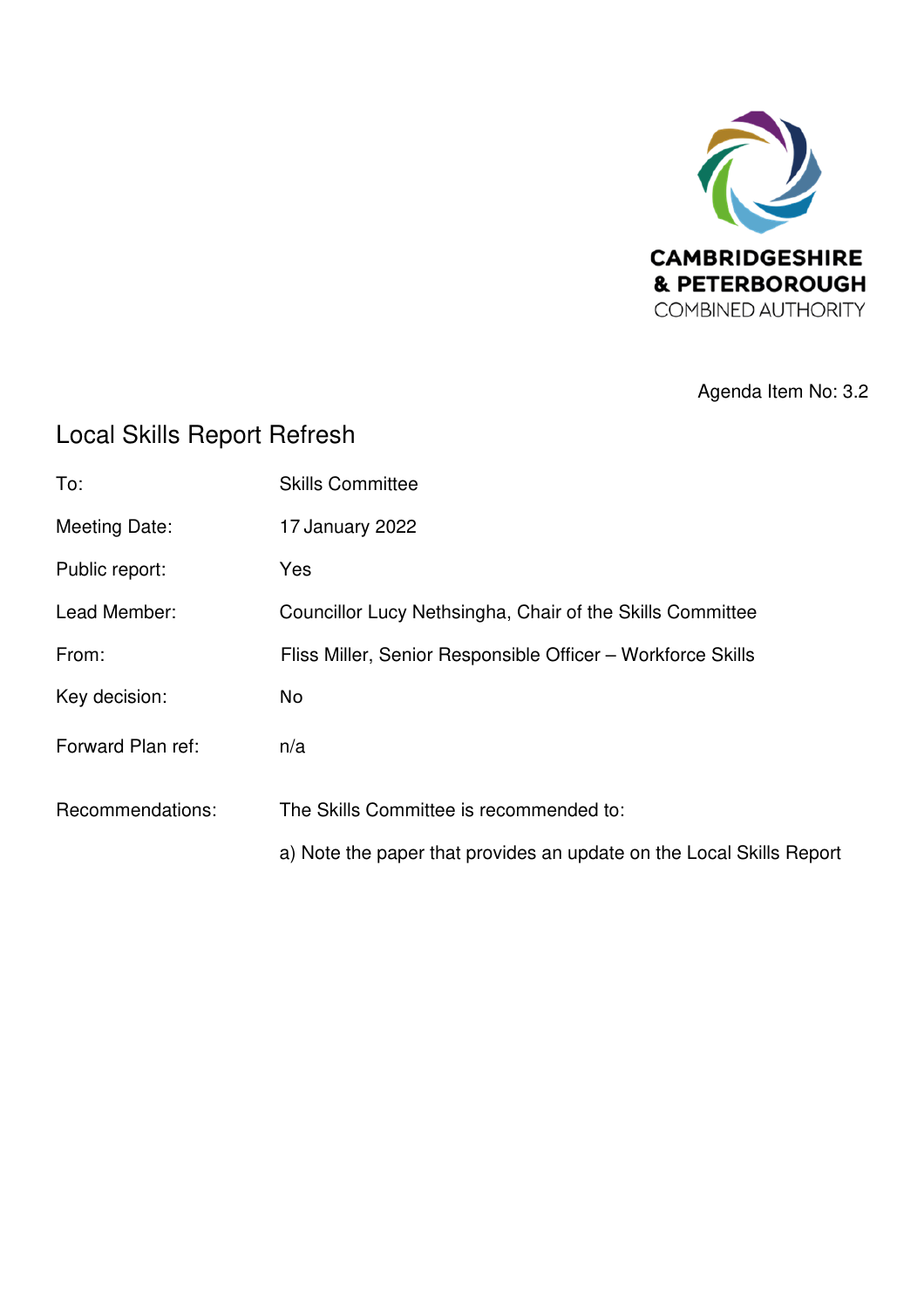#### 1. Purpose

The purpose of this paper is to inform the Skills Committee of the refreshed Local Skills Report which is due to published by 28<sup>th</sup> January 2022.

The publication of the Local Skills Report is a requirement of the Skills Advisory Panel (SAP), funded by the Department for Education (DfE). The first report was approved for publication by the Employment and Skills Board in March 2021.

#### 2. Background

- 2.1 Skills Advisory Panels (SAPs) bring together employers, skills providers and key local stakeholders to better understand and resolve skills mismatches at a local level. There are 36 SAPs across England as part of Mayoral Combined Authorities and Local Enterprise Partnerships.
- 2.2 The Department for Education (DfE) supports SAPs with grant funding primarily to produce high quality analysis of local labour markets and to produce the Local Skills Report, as per their requirements.
- 2.3 Locally, the function of the Skills Advisory Panels is delivered by the Cambridgeshire and Peterborough Employment and Skills Board (ESB). The board was established in the autumn of 2019 and comprises business leaders, education representatives, local authority leaders, and representation from other government agencies.
- 2.4 The first Local Skills Report was published in March 2021, as required by the DfE. The Report consists of eight chapters with two annexes comprising of core indicators.
- 2.5 The DfE have stipulated that the Local Skills Report should be updated by  $28<sup>th</sup>$  January 2022. The updated Local Skills Report is included as an appendix.

### 3. The Local Skills Report

- 3.1 The Local Skills Report is a useful and informative document that sets out the Combined Authority's existing Skills Strategy and associated action plans, it discusses the skills strengths and needs in the region and, reflects on the progress achieved. The Local Skills Report also includes a chapter on the next steps.
- 3.2 The Local Skills Report is widely used by Central Government colleagues to inform them of skills performance and activity in the regions.
- 3.3 The Annexes to the Report provide detailed data and analysis based on a number of core indicators, which are broken down into four key themes:
	- Local landscape
	- Skills supply
	- Skills demand